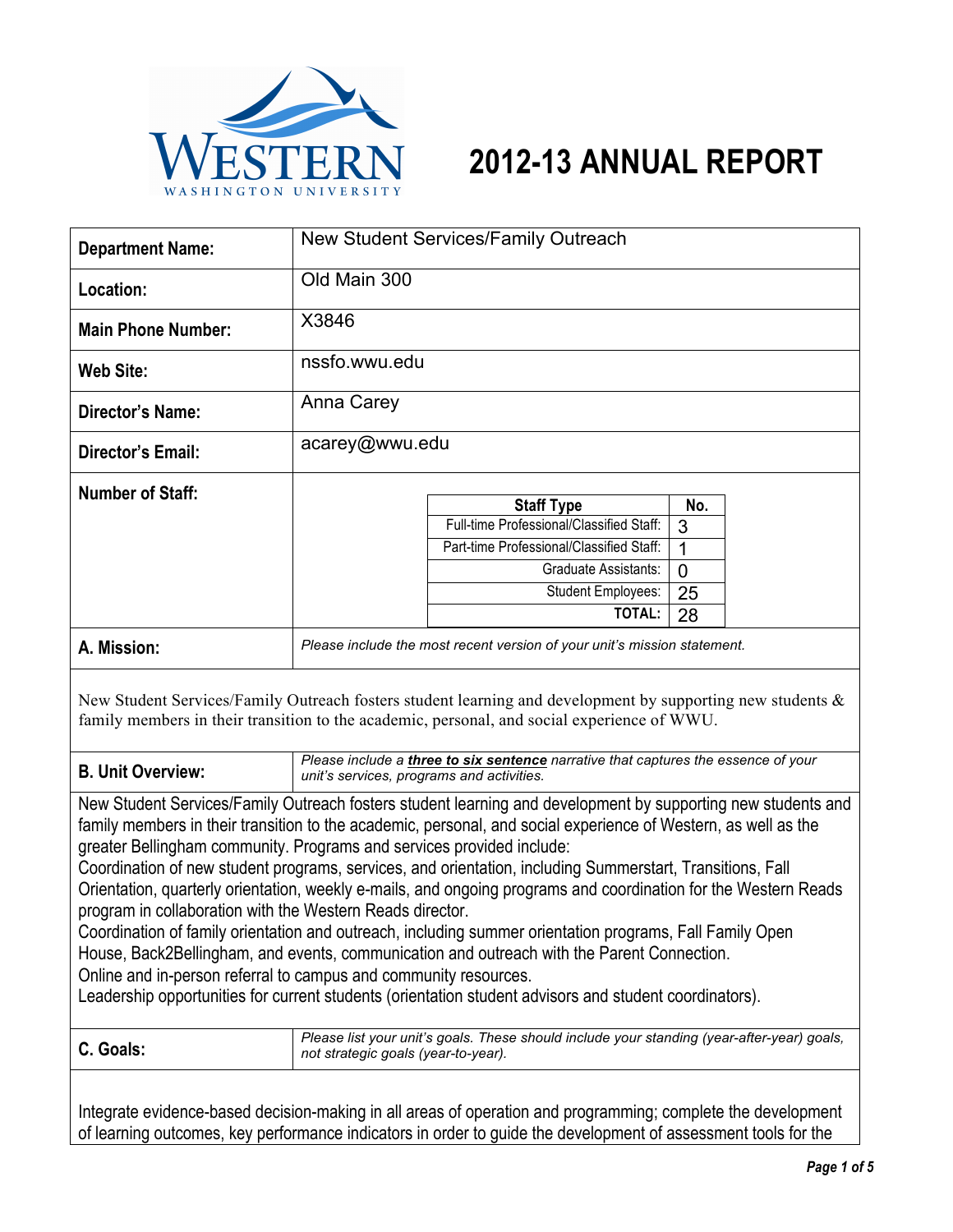| service and programming provided.                        |                                                        |                                                                                                                                                                                                                                                                                                                                                                                                                                                                                                                                                                                                                                                                                           |                                                                                                                                                                                                                                                                                                                                                                                       |  |
|----------------------------------------------------------|--------------------------------------------------------|-------------------------------------------------------------------------------------------------------------------------------------------------------------------------------------------------------------------------------------------------------------------------------------------------------------------------------------------------------------------------------------------------------------------------------------------------------------------------------------------------------------------------------------------------------------------------------------------------------------------------------------------------------------------------------------------|---------------------------------------------------------------------------------------------------------------------------------------------------------------------------------------------------------------------------------------------------------------------------------------------------------------------------------------------------------------------------------------|--|
| D. Strategic Goals (2012-13)<br>& Major Accomplishments: |                                                        | Please list your unit's strategic goals from this past year and address the progress<br>towards achieving each goal and/or major accomplishments and activities with respect<br>to each goal.                                                                                                                                                                                                                                                                                                                                                                                                                                                                                             |                                                                                                                                                                                                                                                                                                                                                                                       |  |
|                                                          | <b>GOALS</b>                                           |                                                                                                                                                                                                                                                                                                                                                                                                                                                                                                                                                                                                                                                                                           | <b>MAJOR ACCOMPLISHMENTS &amp; ACTIVITIES</b>                                                                                                                                                                                                                                                                                                                                         |  |
| <b>GOAL #1:</b>                                          | Review of mission statement, and<br>learning outcomes  |                                                                                                                                                                                                                                                                                                                                                                                                                                                                                                                                                                                                                                                                                           | <b>Completed in October 2012 and implemented</b><br>$\bullet$<br>in development of assessment plan                                                                                                                                                                                                                                                                                    |  |
| <b>GOAL #2:</b>                                          | Development of assessment tools and<br>assessment plan |                                                                                                                                                                                                                                                                                                                                                                                                                                                                                                                                                                                                                                                                                           | $\bullet$<br><b>Completed in November 2012 and</b><br>implemented over the course of the<br>academic year. Presentation of matrix<br>created by R.Biggs for tracking KPI,<br>outcomes and assessment tools was<br>presented at DART in January 2013,<br>generating excellent discussion and served<br>as a model for other departments in the<br>division to organize their planning. |  |
| <b>GOAL #3:</b>                                          |                                                        |                                                                                                                                                                                                                                                                                                                                                                                                                                                                                                                                                                                                                                                                                           | $\bullet$                                                                                                                                                                                                                                                                                                                                                                             |  |
| <b>GOAL #4:</b>                                          |                                                        |                                                                                                                                                                                                                                                                                                                                                                                                                                                                                                                                                                                                                                                                                           | $\bullet$                                                                                                                                                                                                                                                                                                                                                                             |  |
| <b>GOAL #5:</b>                                          |                                                        |                                                                                                                                                                                                                                                                                                                                                                                                                                                                                                                                                                                                                                                                                           | $\bullet$                                                                                                                                                                                                                                                                                                                                                                             |  |
|                                                          |                                                        | Please add more space for goals as your unit's activities warrant.                                                                                                                                                                                                                                                                                                                                                                                                                                                                                                                                                                                                                        |                                                                                                                                                                                                                                                                                                                                                                                       |  |
| E. Points of Pride (2012-13):                            |                                                        | Please list three to five 'points of pride' for your unit from the past year. This can include<br>initiatives, programs or recognitions.                                                                                                                                                                                                                                                                                                                                                                                                                                                                                                                                                  |                                                                                                                                                                                                                                                                                                                                                                                       |  |
| <b>Short Title</b>                                       |                                                        | Description                                                                                                                                                                                                                                                                                                                                                                                                                                                                                                                                                                                                                                                                               |                                                                                                                                                                                                                                                                                                                                                                                       |  |
| Learning Outcomes &<br>Assessment                        |                                                        | The discussion and process of evaluating, reviewing and/or<br>creating the department mission statement, key performance<br>indicators and operational & learning outcomes was a successful<br>and informative discussion. The matrix created by R. Biggs has<br>been a very helpful reference document for the development of<br>assessment tools for the department. We are especially proud of<br>the interest other departments in ESS have expressed in modeling<br>their planning using this matrix as a guide and the response to R.<br>Biggs' presentation in January 2013.                                                                                                       |                                                                                                                                                                                                                                                                                                                                                                                       |  |
| <b>Managing Finances</b><br>Sessions, Summerstart        |                                                        | The Summerstart 2011 data reported that only 30.28% of students<br>felt that their knowledge around fees and billing had increased<br>considerably or a great deal based on information shared and<br>38.81% reported that their knowledge has increased slightly or not<br>at all. This evidence was used in discussions with the Student<br>Business Office – always responsive and willing partners – in<br>reworking the timing of their session to be inclusive of students<br>and family members in a shared session for 2012. This change in<br>information delivery resulted in a significant change with 56.51%<br>of students reporting knowledge has increased a great deal or |                                                                                                                                                                                                                                                                                                                                                                                       |  |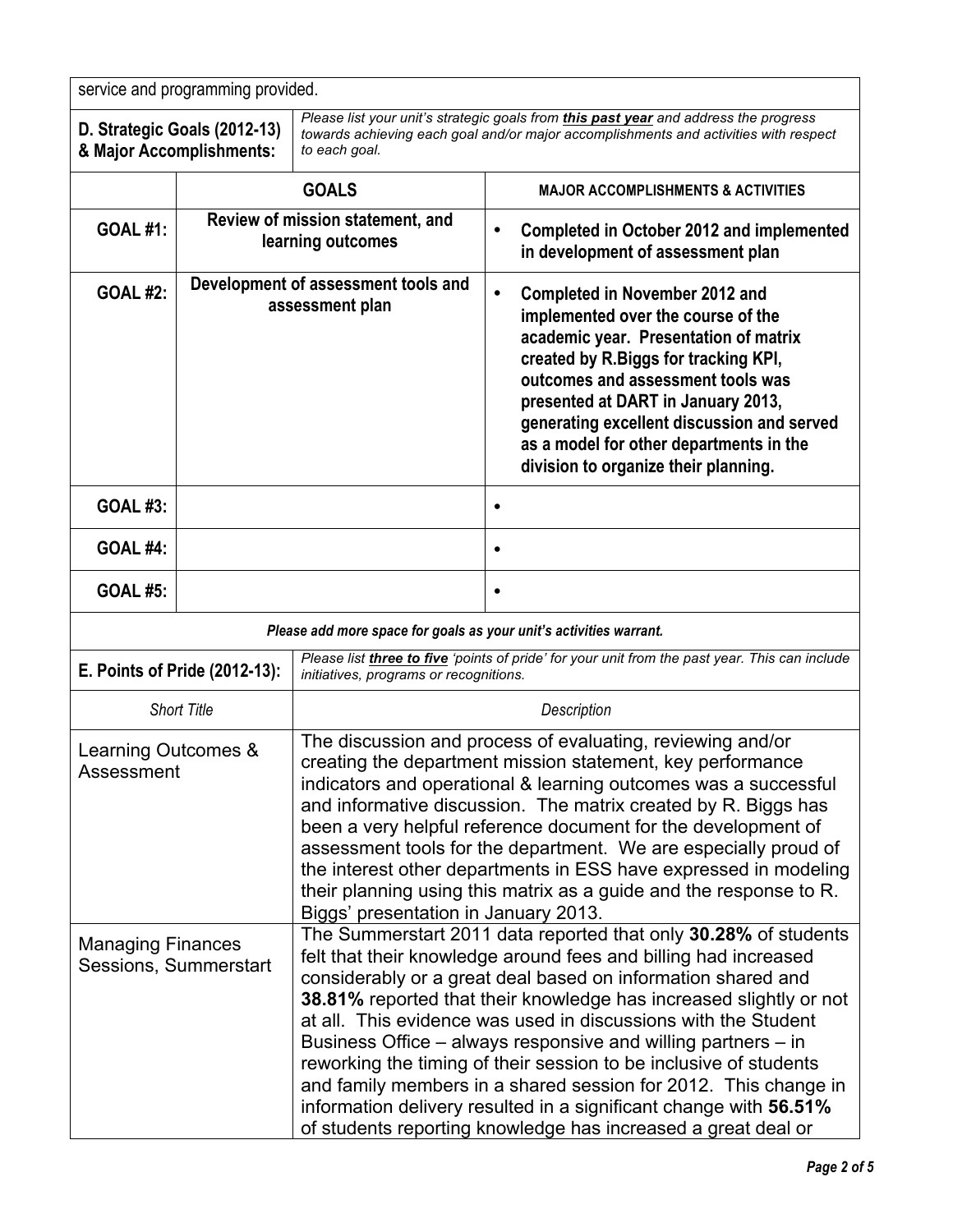|                                                                      | considerably and only 16.94% reporting slightly or not at all.<br>Similar results were seen in the overall understanding of financial<br>matters at WWU. Similar programmatic changes have been put in<br>place for Transitions and Fall 2013 with the intent of increasing<br>student knowledge during these programs.                                                                                                                                                                                        |  |  |  |
|----------------------------------------------------------------------|----------------------------------------------------------------------------------------------------------------------------------------------------------------------------------------------------------------------------------------------------------------------------------------------------------------------------------------------------------------------------------------------------------------------------------------------------------------------------------------------------------------|--|--|--|
| <b>Two-part Orientation</b><br>Session, Summerstart                  | Similarly, a change in the formatting of sharing campus resources<br>information in orientation sessions resulted in a 13.55% increase<br>in students reporting increased familiarity and 8.58% decrease in<br>slightly or not all from 2011 to 2012.                                                                                                                                                                                                                                                          |  |  |  |
| Service Projects, B2B                                                | The development of two service projects $-$ collecting 6 copy<br>paper size boxes of school supplies for low-income K-12<br>students and complete a stream restoration project with 54<br>volunteers - were additions to this year's programming at<br>Back2Belligham. Additional notes about the collaborative nature<br>of these projects are provided below.                                                                                                                                                |  |  |  |
| <b>Western Reads</b><br>Programming &<br>Assessment                  | NSSFO supported and implemented a significant increase in the<br>quarterly programming connected with the Western Reads<br>program. Programming included panels, social justice speaker/in-<br>service and the author visit. Exit surveys were completed at all<br>events and on the average, across all events, 91.41% of<br>participants reported that events met or exceeded their<br>expectations and 90.46% would be likely to attend future Western<br>Reads events.                                     |  |  |  |
| Please add more space for additional points of pride as warranted. . |                                                                                                                                                                                                                                                                                                                                                                                                                                                                                                                |  |  |  |
| F. Collaborative Efforts:                                            | Please describe any initiatives, programs or activities that your unit has collaborated with<br>one or more other University and/or community partners.                                                                                                                                                                                                                                                                                                                                                        |  |  |  |
| <b>Short Title</b>                                                   | Description                                                                                                                                                                                                                                                                                                                                                                                                                                                                                                    |  |  |  |
| Assessment, Summer<br>orientation programs                           | All efforts and outreach provided by NSSFO require significant<br>collaboration, but the assessment instruments developed for<br>Transitions and Summerstart 2012 provided valuable feedback for<br>Academic Advising, Registrar's Office, Conference Housing and<br>Dining Services as a comprehensive survey tool was jointly<br>developed for delivery to students and family members. Results<br>are available on Campus Labs.                                                                             |  |  |  |
| <b>Western Reads Funding</b>                                         | The increase in programming for Western Reads required an<br>increased investment of funds and promotion and ownership in the<br>events provided. Co-sponsors in 2011-12 included Woodring<br>College, Center for Education, Equity and Diversity, the Diversity<br>Fund, the Black Student Union, Fairhaven College, College of<br>Humanities & Social Services, Biology Department, College of<br>Sciences & Technology, the English Department, the Ethics<br>Initiative and Research & Sponsored Programs. |  |  |  |
| Search Process &<br>Training, OSA/ASA<br>position                    | In collaboration with Academic Advising, the orientation student<br>advisor and academic student advisor positions are jointly posted<br>and promoted, assisting in the dissemination of information and                                                                                                                                                                                                                                                                                                       |  |  |  |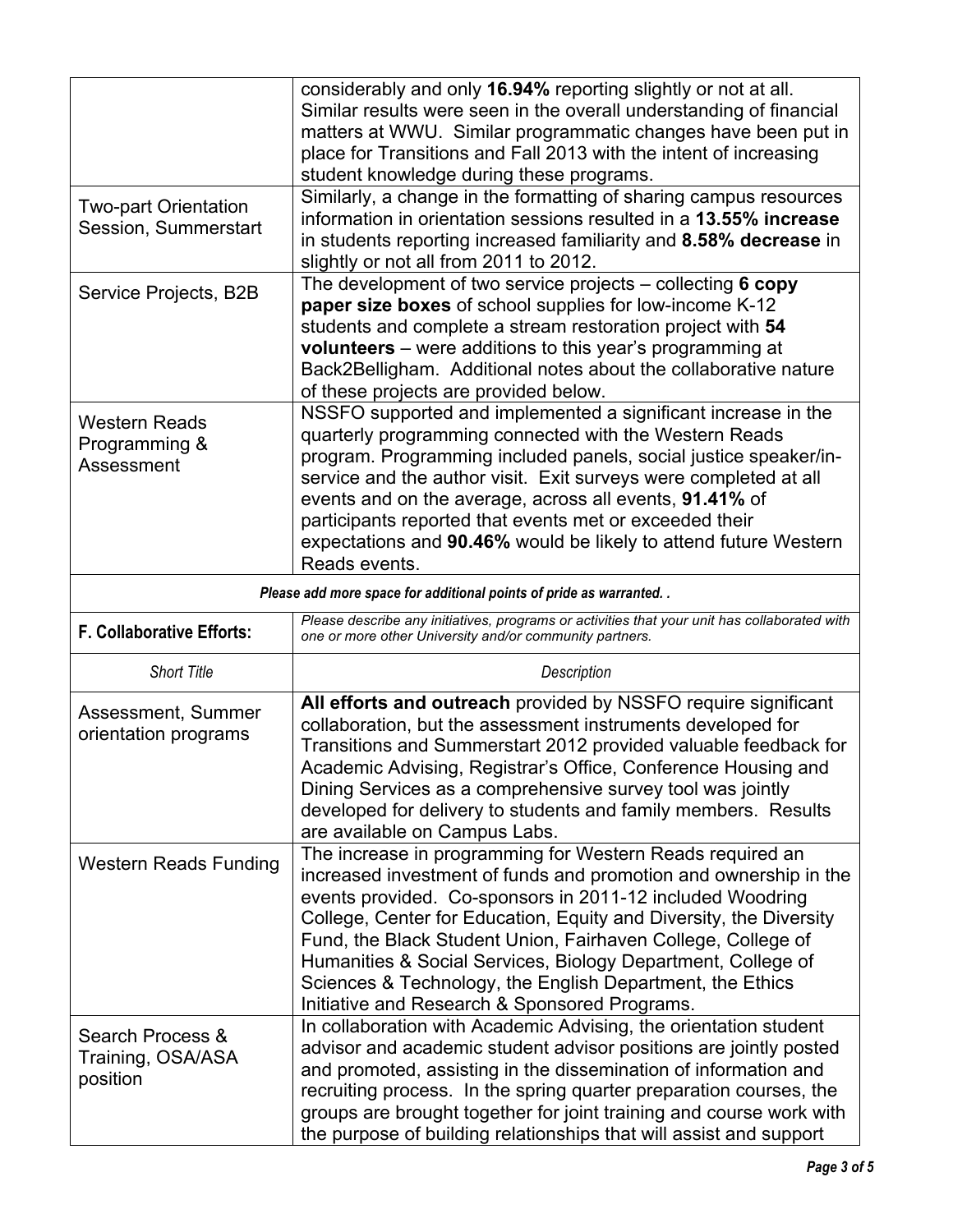|                                                                                    | the students during their work together in summer and fall<br>orientation.                                                                                                                                                                                                                                                                               |  |  |  |
|------------------------------------------------------------------------------------|----------------------------------------------------------------------------------------------------------------------------------------------------------------------------------------------------------------------------------------------------------------------------------------------------------------------------------------------------------|--|--|--|
| Service Projects, B2B                                                              | Service projects to provide school supplies for low-income K-12<br>students and restore streams impacted by the 1999 pipeline<br>explosion were done in collaboration with Woodring College of<br>Education, Compass 2 Campus, LEAD in Huxley College of the<br>Environment, AS Bookstore, the Opportunity Council and<br>Bellingham Parks & Recreation. |  |  |  |
| Please add more space for collaborative efforts as your unit's activities warrant. |                                                                                                                                                                                                                                                                                                                                                          |  |  |  |
| G. Continuous Improvement:                                                         | Please list areas which have been cited (either through formal or informal assessment<br>and evaluation) as requiring additional attention.                                                                                                                                                                                                              |  |  |  |
| <b>Short Title</b>                                                                 | Description                                                                                                                                                                                                                                                                                                                                              |  |  |  |
| Development of<br>assessment tools                                                 | The ongoing development of assessment tools for the programs<br>provided for new students and WWU family members is a<br>commitment and ongoing requirement.                                                                                                                                                                                             |  |  |  |
| Partner Feedback,<br><b>Family Weekends</b>                                        | An online feedback form was created for B2B 2013 with some<br>success. This tool will be further developed and distributed to the<br>campus partners participating in family weekends.                                                                                                                                                                   |  |  |  |
| Divisional Operation &<br>Learning Outcomes,<br><b>Family Members</b>              | At this point in time, operation & learning outcomes for family<br>members have been developed in NSSFO. The learning<br>outcomes for the ESS Division make no reference to family<br>members and their impact as members of the WWU community.<br>This concern will continue to be raised as appropriate.                                               |  |  |  |
| Please add more space as needed.                                                   |                                                                                                                                                                                                                                                                                                                                                          |  |  |  |
| H. Diversity & Inclusion:                                                          | Please describe any initiatives, programs or activities that your unit has conducted<br>regarding issues of diversity and inclusion.                                                                                                                                                                                                                     |  |  |  |
| <b>Short Title</b>                                                                 | Description                                                                                                                                                                                                                                                                                                                                              |  |  |  |
| <b>Family Scholarship</b>                                                          | Recognizing that families are an important part of the support<br>system for academic success, invitations to family orientation were<br>sent to 274 families of low income students inviting them to<br>participate; provided sponsorships for 106 family members of low-<br>income students to attend family orientation at Summerstart                |  |  |  |
| Dr. Joy DeGruy<br>Presentation, Western<br>Reads                                   | In the planning for Western Reads events, Dr. Joy DeGruy was<br>brought to campus for an in-service for the ESS Division (approx.<br>60 part.), an invited lunch (25 part.) with members of the Black<br>Student Union and the faculty and staff who support their work,<br>and a campus-wide presentation (approx.225 part.).                           |  |  |  |
| Privilege & Identity<br>Panel                                                      | Representatives from the AS Resource Outreach Programs,<br>Student Outreach Services, Ethnic Student Center, Residence Life<br>and LGBT Advocacy Council presented information about<br>resources available and the concerns and challenges confronting<br>under-represented students at the OSA/ASA class                                               |  |  |  |
| Support of students<br>observing Ramadan                                           | The Muslim celebration of Ramadan overlapped with Summerstart<br>in 2012. A proactive and collaborative approach was implemented<br>working directly with housing staff to identify a lounge for prayers<br>and Dining Services to identify an appropriate meal that could be<br>picked up as a boxed dinner/breakfast and consumed at a time of         |  |  |  |